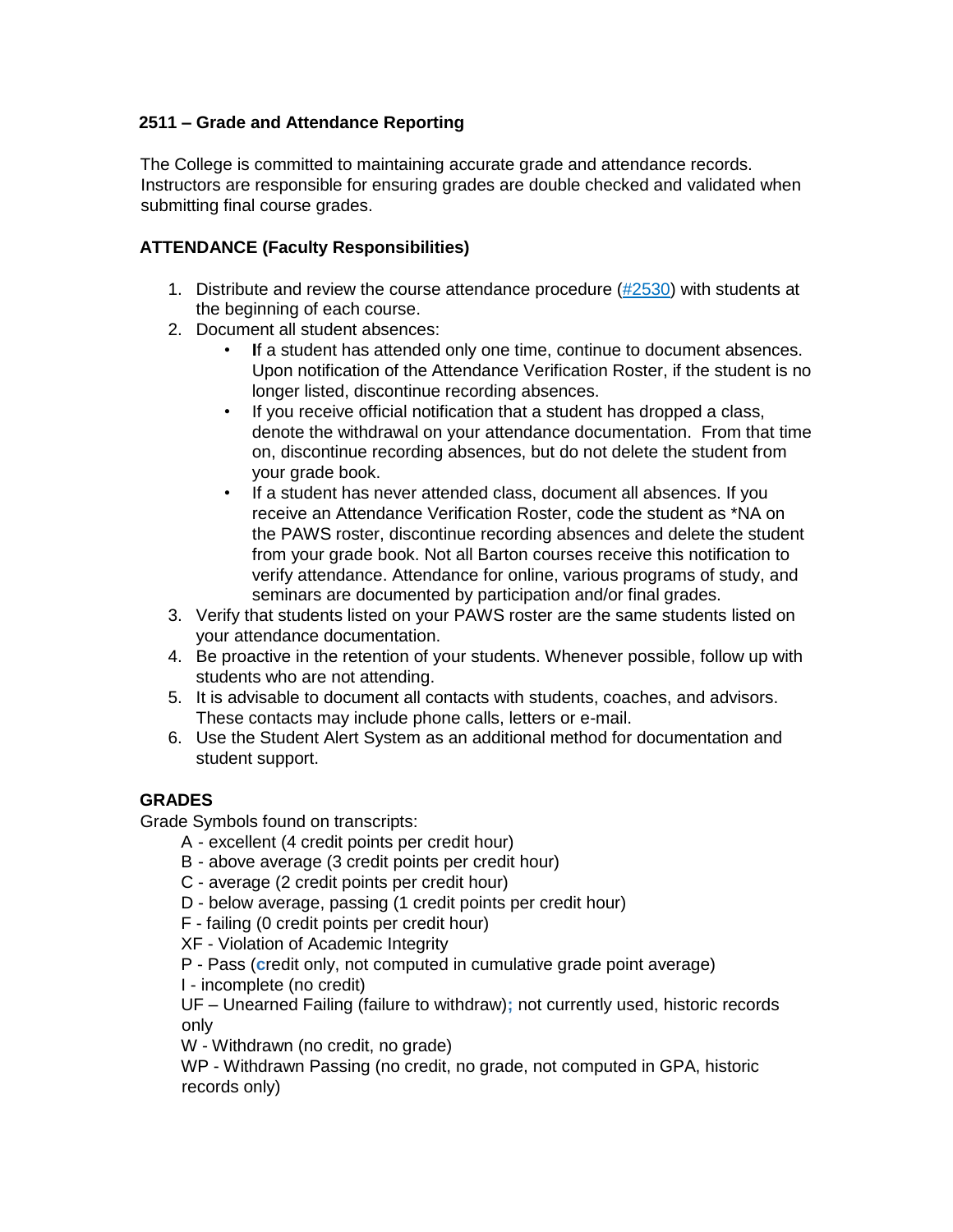WF - Withdrawn Failing (no credit, grade computed in GPA, historic records only) AU - Audit – (no credit, no grade)

CL - Academic Clemency

Repeated Courses:

- E Repeated courses shown with an "E" -- are excluded from the GPA
- I Repeated courses shown with an "I" -- are included in the GPA

# **GRADE REPORTING**

Instructors are required to use the portal and PAWS to input their grades for all students. To ensure the integrity of all grades, only the instructor of record will be allowed to enter grades for the instructor's course. No other employees, including faculty secretaries, will be given access to a faculty member's PAWS account. Online grading instructions may be found at: [mybarton.bartonccc.edu.](https://bartoncas.bartoncougars.org/cas-web/login?service=https%3A%2F%2Fmybarton.bartoncougars.org%2Fc%2Fportal%2Flogin)

## **Incomplete Grade Reporting**

An incomplete "I" is a temporary grade, agreed upon by the instructor, and awarded to a student that is unable to complete course requirements by the end of the academic term.

Incomplete grades may be granted under the following conditions:

- $\triangleright$  The request must initiate prior to the end of the academic term.
- $\triangleright$  The student's academic work to date is passing with the incomplete grade given not as a substitute for a failing grade.
- $\triangleright$  Attendance and/or participation has been satisfactory throughout the semester.
- $\triangleright$  An illness, extenuating circumstance, or a life-event including military deployment, weather conditions, and legal situations are accepted with supporting documentation.
- $\triangleright$  Final approval is granted strictly at the discretion of the current instructor.
- $\triangleright$  The instructor notifies their immediate supervisor of the impending incomplete grade.
- $\triangleright$  The Incomplete Grade Contract is signed by both the instructor and the student.

The Incomplete Grade Contract will include the following criteria and guidelines:

- Reason for granting the incomplete grade including supporting documents.
- Deadline established by the instructor and student to complete course work. (Barton's incomplete grade deadline can allow a student one full semester (not including the summer term) to complete the coursework)
- Coursework required to complete the course.
- Course logistic requirements. (classroom attendance and/or course shell access)

The following provisions may apply for granting an incomplete grade:

- $\triangleright$  An incomplete grade may not be considered passing for purposes of determining academic standing, federal financial aid, or athletic eligibility.
- $\triangleright$  During the semester that a student is completing the Incomplete Grade Contract, the student cannot re-enroll in the class, nor is the student considered currently enrolled on the basis of incomplete grade from the previous semester.
- $\triangleright$  Military students with Tuition Assistance benefits have 120 days to complete coursework from the original date the Tuition Assistance is filed.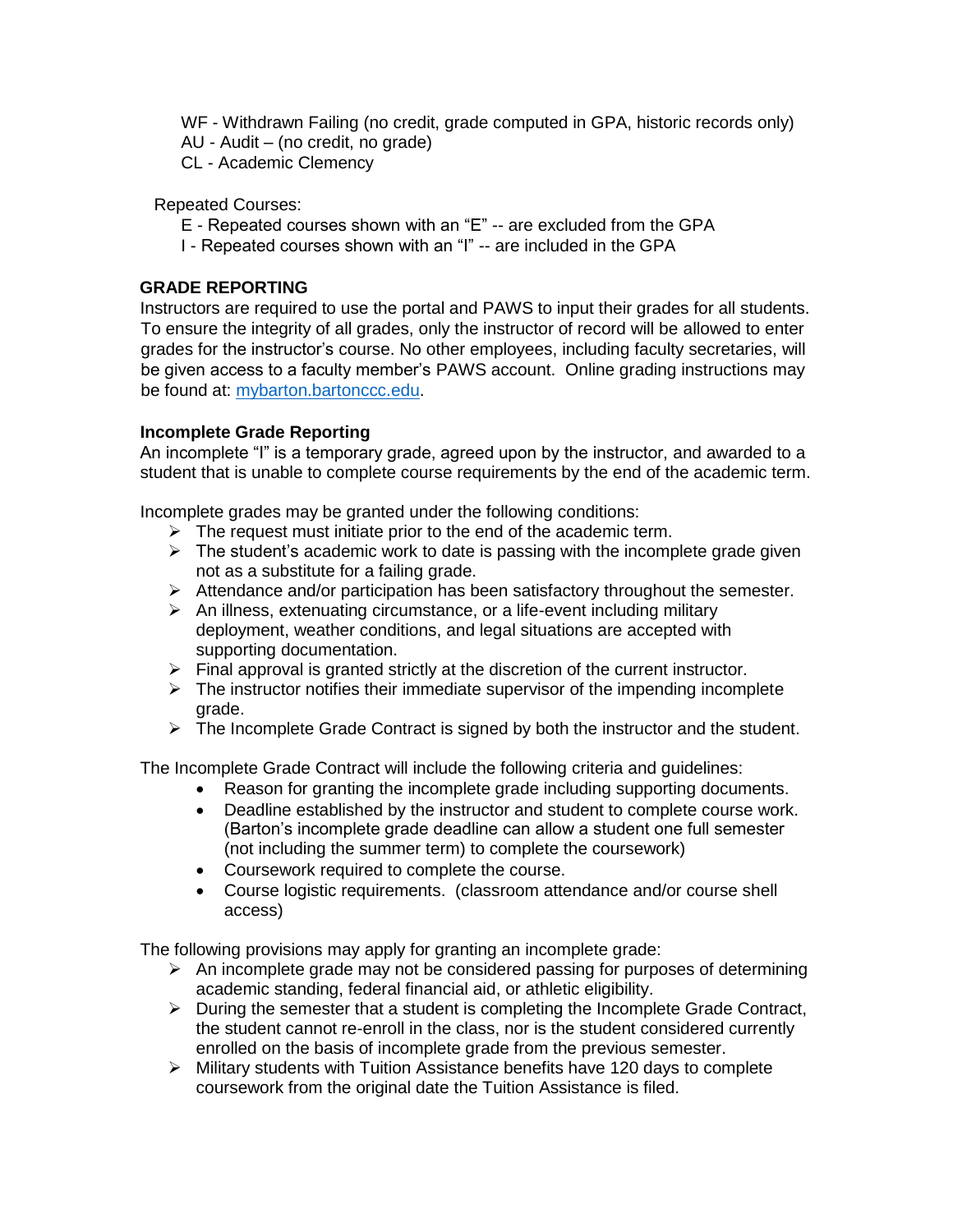- $\triangleright$  Online students are encouraged to complete the course within the same term and instructor if applicable.
- $\triangleright$  Students are not eligible to withdraw from a course with an incomplete grade.

Students are encouraged to communicate with the instructor as soon as possible if they are having difficulties with course completion. Incomplete grades are granted at the discretion of the instructor and are not automatic.

### **Final Grade Reporting**

Final grades are awarded directly by an individual faculty member to an individual student for work done in an individual course. Therefore, the grade will be entered directly into the student's record precisely as it is awarded by the instructor(s) of record, with no administrative modification whatsoever.

The grades assigned by an instructor to any quiz, scheduled examination, or final examinations are final; however, an instructor has the right to correct errors in calculating or recording a grade. Students who wish to challenge a grade may utilize the Student Problem Resolution procedure. In addition to submitting grades for each student in a class, faculty are also required to submit the following information to their respective Dean, Executive Director, Director, Coordinator or assigned designee at the conclusion of an academic term or each assigned class regardless of delivery (face-toface, hybrid and online):

- Incomplete grade forms
- Attendance records (originals, copies or electronic)
- Grade books (originals, copies or electronic grade books)
	- o Instructor must initial alternate grades given if different than grading scale for course prior to filing

Once these documents are submitted, final class rosters will be run and grades will be cross**-**checked by faculty secretaries**.** Each instructional area will maintain the hardcopy records for a period of five (5) years.

### **Time Logs**

Faculty members must maintain a time log for each student enrolled in an independent study or arranged classes. A time log form may be obtained from the Vice-President's Office or a faculty member's respective area; the form must be submitted and filed by the appropriate supervisor**.** 

### **Grade Appeal**

Students wishing to appeal their grade may do so by utilizing the [Student Problem](https://docs.bartonccc.edu/procedures/2615-problem_resolution.pdf)  [Resolution procedure \(#2615\).](https://docs.bartonccc.edu/procedures/2615-problem_resolution.pdf) Appeals must be submitted within 7 calendar days of the filed grade. Exceptions may be granted by the applicable Dean for military, medical or other approved extenuating circumstances.

Note: Grade appeal differences may exist in specific career technical programs. Students wishing to appeal a grade in one of these programs should refer to the program's student handbook for guidelines.